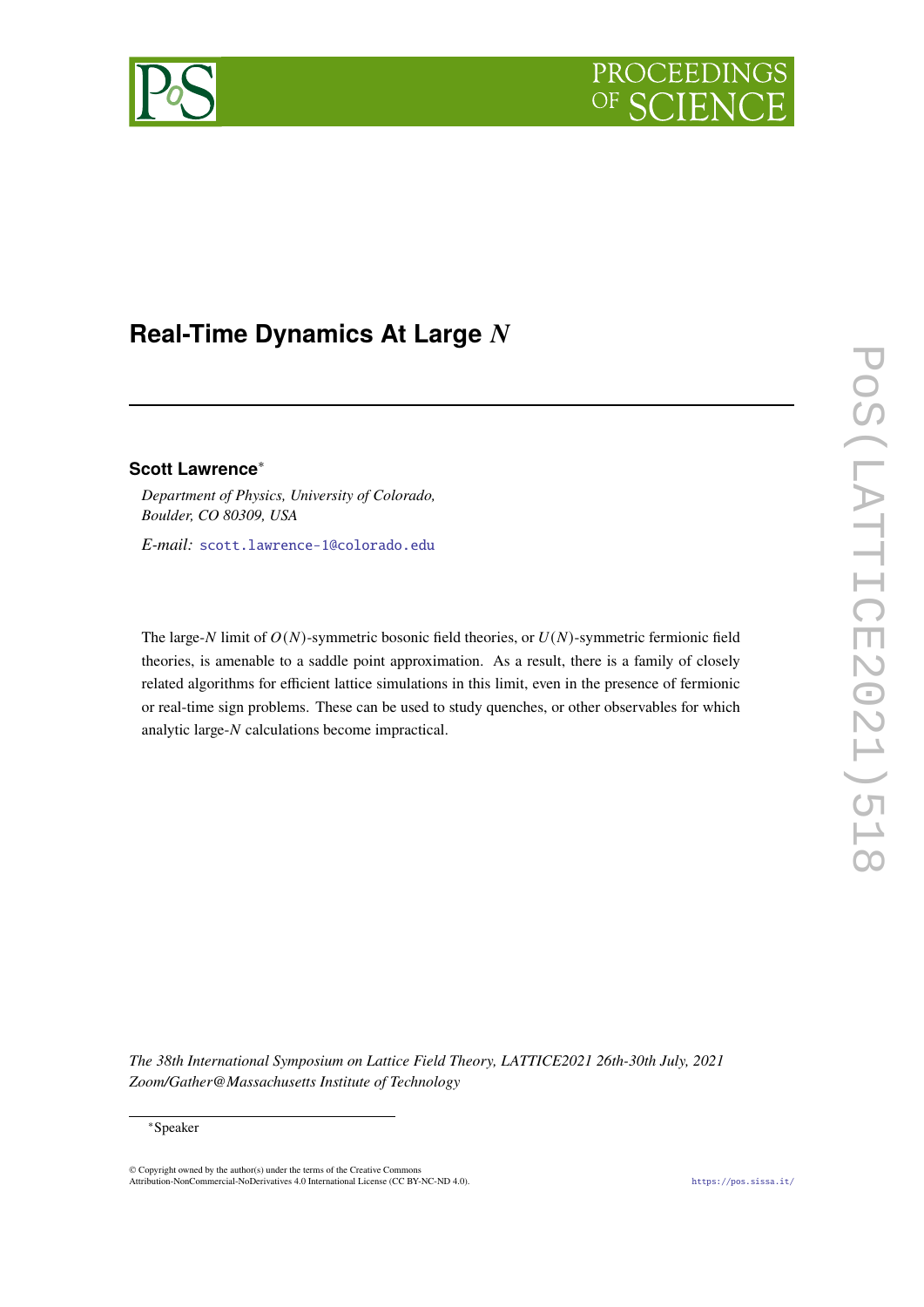#### **1. Introduction**

The dynamics of thermal field theories are well described, in the long-time and large-distance limits, by relativistic hydrodynamics [\[1\]](#page-7-0), which has the equation of state and transport coefficients (chiefly the shear and bulk viscosities) as its low-energy constants. While lattice Monte Carlo methods are supremely effective at calculating the equation of state (at least for fermion-antifermion symmetric systems), they are precluded by a sign problem from directly accessing real-time dynamics. As a result, reliable calculations of the shear viscosity  $\eta$  of QCD are still unavailable [\[2\]](#page-7-1), although methods based on the reconstruction of the spectral function [\[3\]](#page-7-2) provide some estimates, compatible with experimental results, that the ratio of shear viscosity to entropy density has a minimum of little more than  $\left(\frac{\eta}{s}\right)_{\text{KSS}} \sim 0.08$ .

In certain limits, the shear viscosity (and other transport coefficients) may be obtained analytically. The most famous such result is the holographic calculation of  $N = 4$  supersymmetric Yang-Mills in the strong coupling and large- $N$  limits [\[4\]](#page-7-3). Similar (albeit arguably more difficult) calculations have been performed in the weak-coupling  $[5]$  and large-N  $[6]$  limits of scalar field theory.

The procedure used to obtain large- $N$  results from scalar field theory is chiefly analytic, but it can be used just as well as a saddle point expansion on the lattice. In this form it is a close relative of the Lefschetz thimble methods for evading the sign problem [\[7\]](#page-7-6). This talk will describe several algorithms for working in the large- $N$  limits of bosonic and fermionic field theories, and demonstrate their operation in low dimensions. An important advantage of these methods is that they give ready access to observables that are otherwise not analytically tractable; for instance, the study of quenches.

#### **2. Bosonic and Fermionic Models**

The first model we will target is the  $N$ -particle generalization of the quartic anharmonic oscillator. The *i*th particle has position operator  $x_i$  and canonically conjugate momentum  $p_i$ ; the full system is described by the Hamiltonian

<span id="page-1-1"></span>
$$
H_{AHO} = \sum_{i} \frac{1}{2} \left( m^2 x_i^2 + p_i^2 \right) + \lambda \left( \sum_{i} x_i^2 \right)^2.
$$
 (1)

Time-dependent expectation values in a thermal state, of the form  $\langle O(T)O(0)\rangle$ , can be expressed in a path integral formulation by beginning with one of the definitions

<span id="page-1-0"></span>
$$
\langle O(T)O(0)\rangle \equiv \text{Tr} \, e^{-\beta H} e^{iHT} O e^{-iHT} O \equiv \text{Tr} \, e^{-\beta H/2} e^{iHT} e^{-\beta H/2} O e^{-iHT} O \tag{2}
$$

or another equivalent definition, and expanding the exponentials of the Hamiltonian via the Trotter-Suzuki approximation. This standard procedure (see [\[8\]](#page-7-7) for a detailed discussion) yields the action

$$
S_{AHO} = \sum_{t,i} \frac{(\phi_i(t+1) - \phi_i(t))^2}{2a(t)} + \sum_t \frac{a(t) + a(t-1)}{2} \left[ \frac{m^2}{2} \sum_i \phi_i(t)^2 + \lambda \left( \sum_i \phi_i(t)^2 \right)^2 \right].
$$
 (3)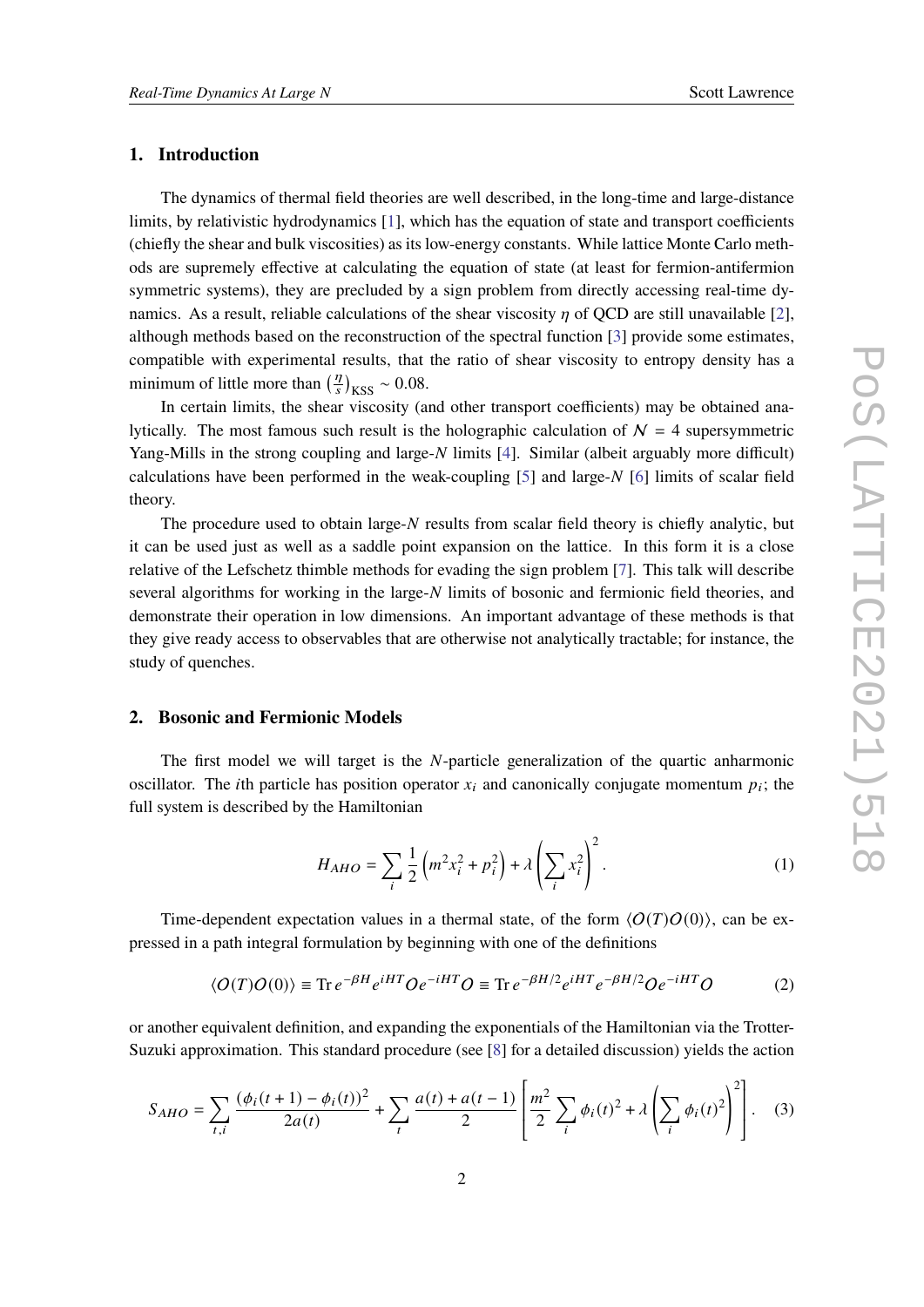<span id="page-2-0"></span>

**Figure 1:** Two common choices of Schwinger-Keldysh contour. The horizontal axis represents real-time evolution; the (periodic) vertical axis corresponds to imaginary-time evolution. The contour on the left is termed the L-contour, and the other the S-contour. Only the L-contour is useful for computing out-of-timeorder correlations, or quenches.

Here  $a(t)$  defines the so-called "Schwinger-Keldysh" contour, representing both imaginary- and real-time evolution. The order in which imaginary- and real-time evolution operators are applied in [\(2\)](#page-1-0) determines  $a(t)$ .

The choice of contour is largely arbitrary, with two major restrictions. First, if we want to compute the time-separated correlator  $\langle O(T)O(0)\rangle$ , the points  $t = 0$  and  $t = T$  must be included on the contour. Second, because H is typically unbounded above, the operator  $e^{-iHt}$  is defined only on the lower half-plane; therefore the chosen contour must never move 'backward' in imaginary time. As a consequence of these two constraints, every contour that allows us to compute  $\langle O(T)O(0)\rangle$ must include the straight line from  $t = 0$  to  $t = T$ . The two most common contours are shown in Figure [1.](#page-2-0) Except where noted, in this paper we will always work with the second, the so-called S-contour.

The anharmonic oscillator is of course just the 0+1-dimensional case of  $\phi^4$  field theory, defined by the lattice action

$$
S_{\phi^4} = \sum_{t,x} \frac{|\phi(t,x) - \phi(t+1,x)|^2}{2a(t)} +
$$
\n(4)

$$
\sum_{t,x} \frac{a(t) + a(t-1)}{2} \left[ \frac{|\phi(t,x) - \phi(t,x+1)|^2}{2} + \frac{m^2}{2} |\phi(t,x)|^2 + \lambda |\phi(t,x)|^4 \right],\tag{5}
$$

where we have defined  $|\phi(t, x)|^2 = \sum_i \phi_i(t, x)^2$  for brevity. The spatial lattice spacing is implicitly made to be 1. The same considerations of the choice of contour  $a(t)$  apply to scalar field theory, as well as to the fermionic theories below. Note that the spatial lattice spacing is assumed here and throughout to be 1, while the time-like spacing may be different. Usually, the time-like spacing is smaller, to approximate the Hamiltonian limit.

A fermionic analogue to  $\phi^4$  scalar field theory is given by the Gross-Neveu model, described in the continuum by the action

$$
S_{GN} = \int d^d x \,\overline{\psi} \, (\overline{\partial} + m)\psi + \frac{g^2}{2N} (\overline{\psi}\psi)^2. \tag{6}
$$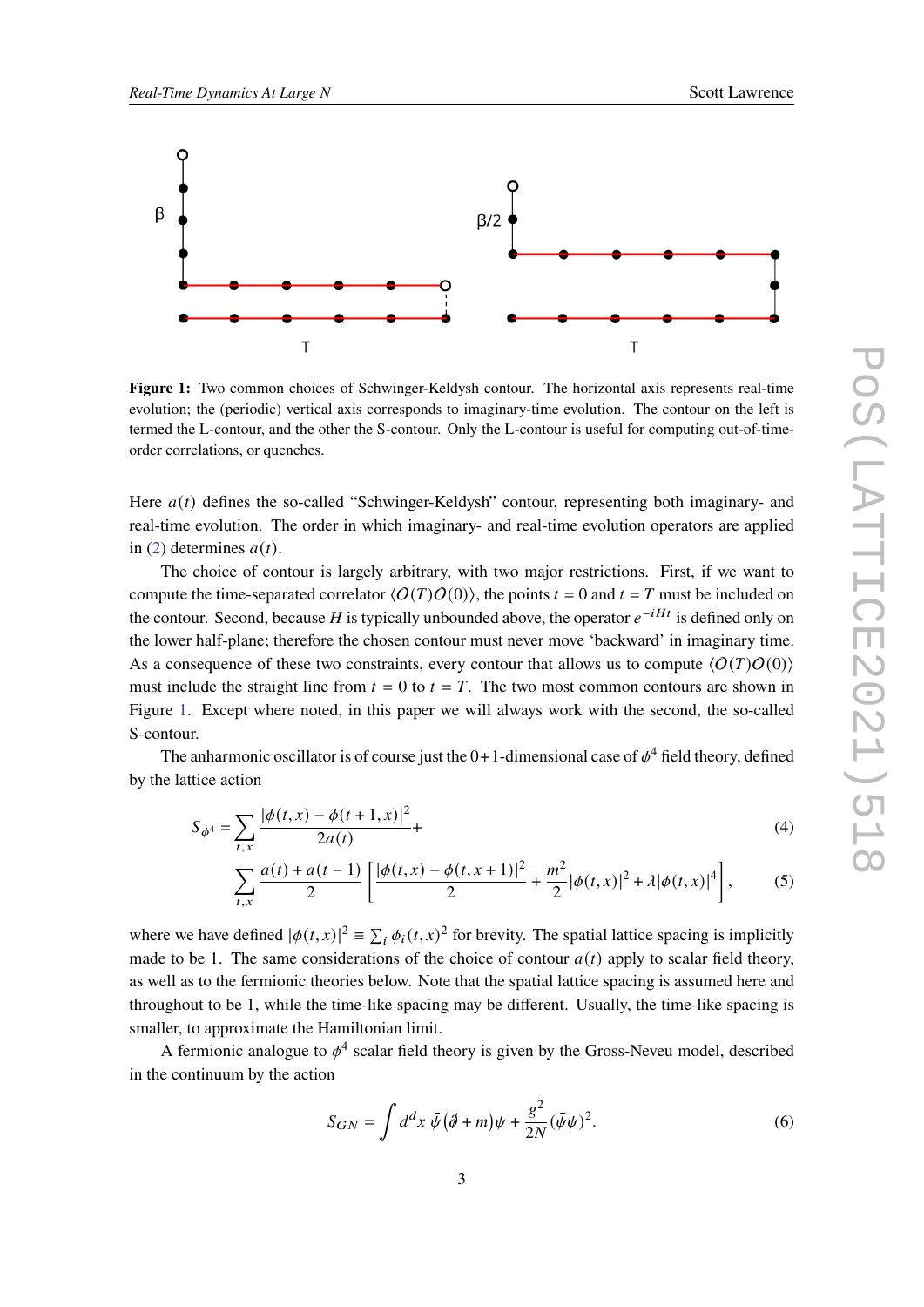Modifying the interaction term to  $(\bar{\psi}\gamma^{\mu}\psi)^2$  yields the Thirring model; for  $d = 2$  and  $N = 1$ , the two models are equivalent (up to a redefinition of the coupling  $g$ ).

## **3.** Large N on the Lattice

For all models discussed in the section above, expectation values in or near the large- $N$  limit can be evaluated as a saddle point expansion. This is accomplished by introducing an auxiliary field  $\zeta$  to absorb the quartic interaction term. Suitably normalizing the field  $\zeta$  results in the action appearing with  $N$  as an overall factor. Thus, in the large- $N$  limit, the path integral is dominated by the saddle points (in practice, one particular saddle point) of the per-flavor action.

In the case of scalar field theory in  $d$  spatial dimensions, the resulting effective action reads

$$
S_{\phi^4, \text{eff}}[\zeta] = \frac{N}{16\lambda} \sum_{x,t} a(t)\zeta(t,x)^2 + \frac{N}{2} \log \det M(\zeta),\tag{7}
$$

where the inverse propagator in a background field of  $\zeta$  is given, in terms of the free lattice boson inverse propagator  $M^{(0)}$ , by

$$
M_{xy} = M_{xy}^{(0)} + \delta_{xy} (m^2 + i\zeta(x)).
$$
\n(8)

This effective action is valid in any number of dimensions; in particular the anharmonic oscillator is obtained as the  $d = 0$  case.

In the case of the fermionic models, a lattice calculation even at finite  $N$  already requires a similar procedure, in which an auxiliary field is introduced and the fermions are integrated out to yield a fermion determinant — this time in the numerator. It can be arranged for the number of flavors  $N$  to appear as a prefactor on the entire action, so that the effective action is of the form

$$
S_{F,\text{eff}}[\sigma] = \frac{N}{8g^2} \sum a(t)\zeta(t)^2 - N\log\det D(\zeta),\tag{9}
$$

where  $g^2$  is the lattice coupling constant, and  $D(\zeta)$  is the Dirac operator in a non-dynamical background field  $\zeta$ . (This form is the same whether the Gross-Neveu or Thirring model is being studied; only the Dirac operator differs.)

This way of rewriting the theories exactly mirrors the procedure used to address the large-N limit in analytic, continuum results. The next step is also little different: the path integral, which in both cases is of the form

<span id="page-3-0"></span>
$$
Z = \int \mathcal{D}\zeta \ e^{-NS_{\text{eff},1}(\zeta)}, \tag{10}
$$

where  $S_{\text{eff,1}}$  is the per-flavor action, can be approximated by an expansion around the saddle point. This yields the  $\frac{1}{N}$  expansion for all observables.

# **4. Contour Deformations**

The real-time components of the Schwinger-Keldysh contour contribute a sign problem. The "Boltzmann factor"  $e^{-S}$  is complex, and can no longer be treated as a probability distribution. Sign problems can be handled, to some extent, by reweighting: sampling with respect to the quenched distribution  $|e^{-S}|$ , and computing the desired expectation value as a ratio of quenched expectation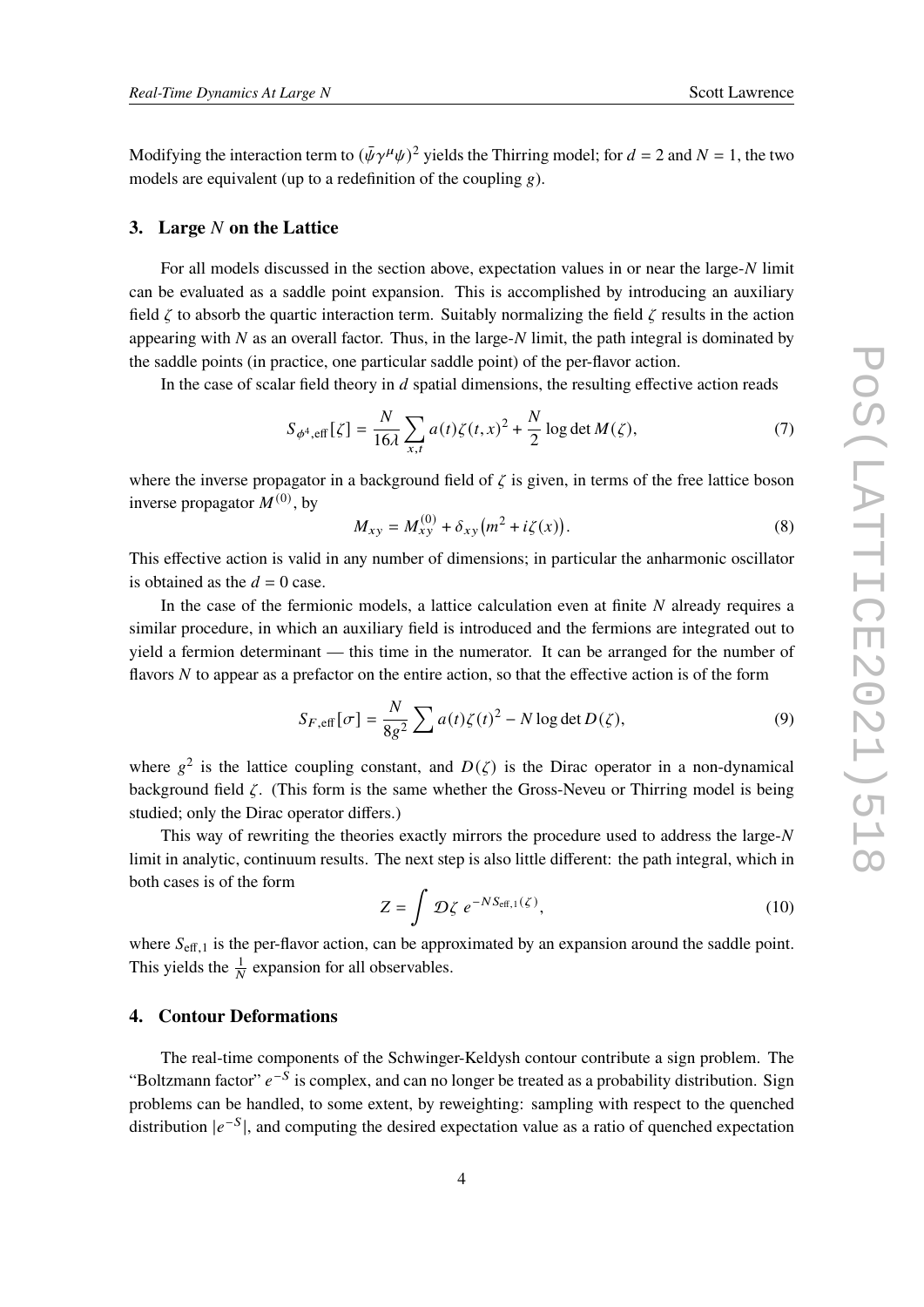values. This procedure converges exponentially slowly in the lattice volume, and sometimes not at all.

A general approach to alleviating sign problems, first proposed in [\[7\]](#page-7-6), is to treat the path integral [\(10\)](#page-3-0) as a complex contour integral along  $\mathbb{R}^V \subset \mathbb{C}^V$ , and deform the contour of integration to a submanifold of  $\mathbb{C}^V$  with a milder sign problem. As long as the Boltzmann factor is a holomorphic function of the auxiliary fields, physical observables are not changed by this process. (See [\[9\]](#page-7-8) for a modern review of this family of methods.)

In the bosonic case, a difficulty immediately arises: the integrand of the path integral is not, in fact, holomorphic. The propagator, which appears in the denominator, can be singular, introducing poles. For this reason, we are prevented from performing a proper Monte Carlo over configurations for bosonic field theory. Nevertheless, the saddle point expansion still yields realistic and useful results at leading order and  $N^{-1}$ .

The propagator in the fermionic case can still be singular, but this introduces only zeros into the integrand of the path integral, and no poles. As a result, deformations of the integration contour are guaranteed not to change any expectation values<sup>[1](#page-4-0)</sup>, and a Monte Carlo on the tangent plane is trustworthy.

# **5. Lattice Calculation**

The first step required in any saddle-point based calculation is to find the saddle point. In the continuum, this is a constant field  $\zeta = \zeta_0$ ; however, lattice artifacts introduce small fluctuations. To make a numerical search practical, we use the fact that the saddle point is pure-imaginary, and that for the S-contour, it obeys the symmetry  $\zeta(t) = \zeta(\hat{\beta} + 2\hat{T} - t)^{\dagger}$  $\zeta(t) = \zeta(\hat{\beta} + 2\hat{T} - t)^{\dagger}$  $\zeta(t) = \zeta(\hat{\beta} + 2\hat{T} - t)^{\dagger}$ . Figure 2 shows the saddle point  $i\zeta(t)$  of the anharmonic oscillator for  $\hat{\beta} = 6$ ,  $\hat{T} = 12$ , for two different values of the bare parameters *m* and  $\lambda$ .

The most straightforward way to proceed with a lattice calculation is to perform a Monte Carlo, at fixed but large N, on the tangent plane to the dominant thimble. At large  $N$ , the probability distribution on the tangent place is approximately Gaussian, and can be sampled efficiently (with moderate reweighting) without the need of a Markov Chain. At slightly smaller  $N$ , a Markov Chain becomes helpful, although reweighting is still required to address the mild sign problem that develops at any finite  $N$ .

As discussed in the previous section, direct sampling of field configurations fails in the presence of singularities of the Boltzmann factor, which occur for the scalar theories. Alternatively, terms of the expansion in  $N^{-1}$  can be computed explicitly. As an example, consider the two-point function  $\langle \phi(t)\phi(0)\rangle$ . The leading-order piece is just that expectation value evaluated in the free field in a background of  $\zeta_c$ . The next contribution is at order  $N^{-1}$ , and is naturally expressed in terms

<span id="page-4-0"></span><sup>1</sup>Note that correlators of the fermion fields involve inverses of the Dirac operator, but as shown in [\[10\]](#page-7-9) the resulting singularities are exactly cancelled by the factor of det  $D$  in the Boltzmann factor, protecting the holomorphicity of the integrand.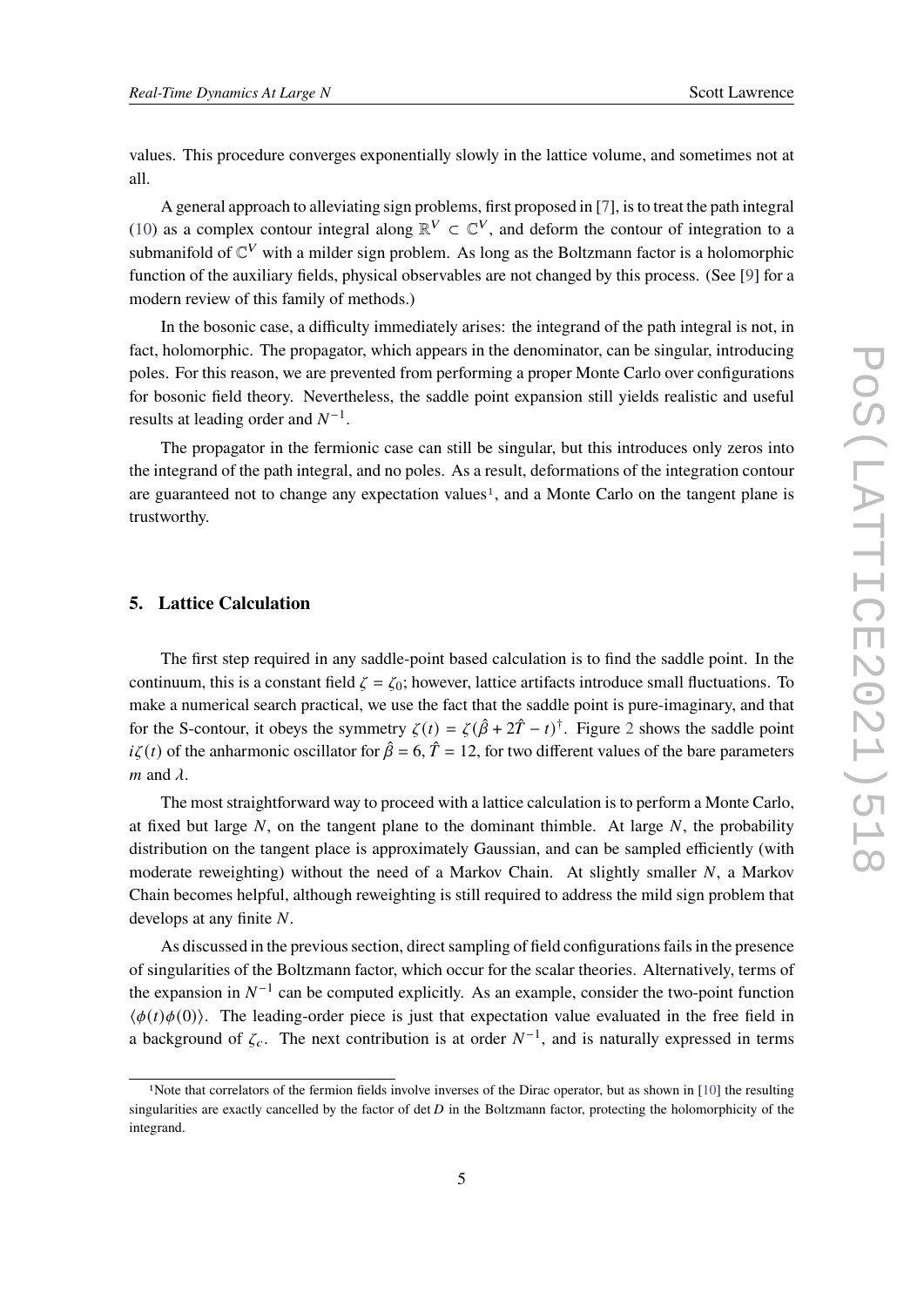<span id="page-5-0"></span>

**Figure 2:** The saddle point for the anharmonic oscillator [\(1\)](#page-1-1). The imaginary part of the saddle point  $\zeta_c(t)$  is plotted as a function of the lattice time-slice, for two different sets of bare parameters; the real part vanishes identically. Closer to the continuum limit, the fluctuations in  $\zeta_c(t)$  disappear.

correlators of a rescaled field  $\sigma = \sqrt{N} (\zeta - \zeta_c)$ .

$$
\frac{d}{dN^{-1}}\langle\phi(t)\phi(0)\rangle = \langle \left(\frac{1}{6}A_{xyz}\Sigma_{xyz}\right)^2 M_{t0}^{-1} - \frac{1}{24}B_{wxyz}\Sigma_{wxyz}M_{t0}^{-1}\rangle_0 \n+ \langle \frac{i}{6}A_{xyz}\Sigma_{xyz}a_wM_{xw}^{-1}M_{w0}^{-1} - a_ya_zM_{xy}^{-1}M_{yz}^{-1}M_{z0}^{-1}\rangle_0 \n- \langle M_{t0}^{-1}\rangle_0 \langle \left(\frac{1}{6}A_{xyz}\Sigma_{xyz}\right)^2 - \frac{1}{24}B_{wxyz}\Sigma_{wxyz}\rangle_0, \tag{11}
$$

where  $\langle \cdot \rangle_0$  denotes a leading-order expectation value — a Gaussian expectation value evaluated at the saddle point. The tensors  $M$ ,  $A$ , and  $B$  give the second, third, and fourth derivatives of the effective action with respect to the fields  $\sigma$ :

<span id="page-5-1"></span>
$$
S_{\text{eff}}(\sigma) = M_{xy} \Sigma_{xy} + \frac{1}{\sqrt{N}} A_{xyz} \Sigma_{xyz} + \frac{1}{N} B_{wxyz} \Sigma_{wxyz}.
$$
 (12)

For brevity, here and above, we have used the notation  $\Sigma_{xy} = \sigma_x \sigma_y$  (and similarly with three and four indices). Finally,  $a_x$  gives the direction of the Schwinger-Keldysh contour at site x. Where an index appears thrice in [\(11\)](#page-5-1), it is summed over just as if it had appeared only twice.

The required Gaussian expectation values can be obtained semi-analytically, by summing over contractions, or via a Monte Carlo, by sampling from the Gaussian distribution about the saddle point. Either method requires exponential time in the order of the expansion desired.

Figure [3](#page-6-0) shows the two-point function  $\langle \phi_i(t) \phi_i(0) \rangle$  in the large-N expansion. This correlator is a simple sinusoid, with frequency giving the mass of the lowest lying spacetime scalar,  $O(N)$ vector particle. Writing the mass of this particle as  $m(N) = m_0 + m_2 N^{-1} + O(N^{-2})$ , the correlator has the form

$$
\langle \phi(t)\phi(0)\rangle \sim \cos\left(m_0 + m_2 N^{-1}\right)t \approx \cos m_0 t - N^{-1} m_2 t \sin m_0 t. \tag{13}
$$

Thus, the large-N limit  $m_0$  of the mass is given by the frequency of the left panel, and the subleading term  $m_2$  is given by the slope of the amplitude of the sinusoid in the right panel of figure [3.](#page-6-0)

The  $\frac{1}{N}$  corrections to the two-point function, of course, are readily obtained analytically. A key advantage of the lattice formulation is enabling the calculation of observables which are not so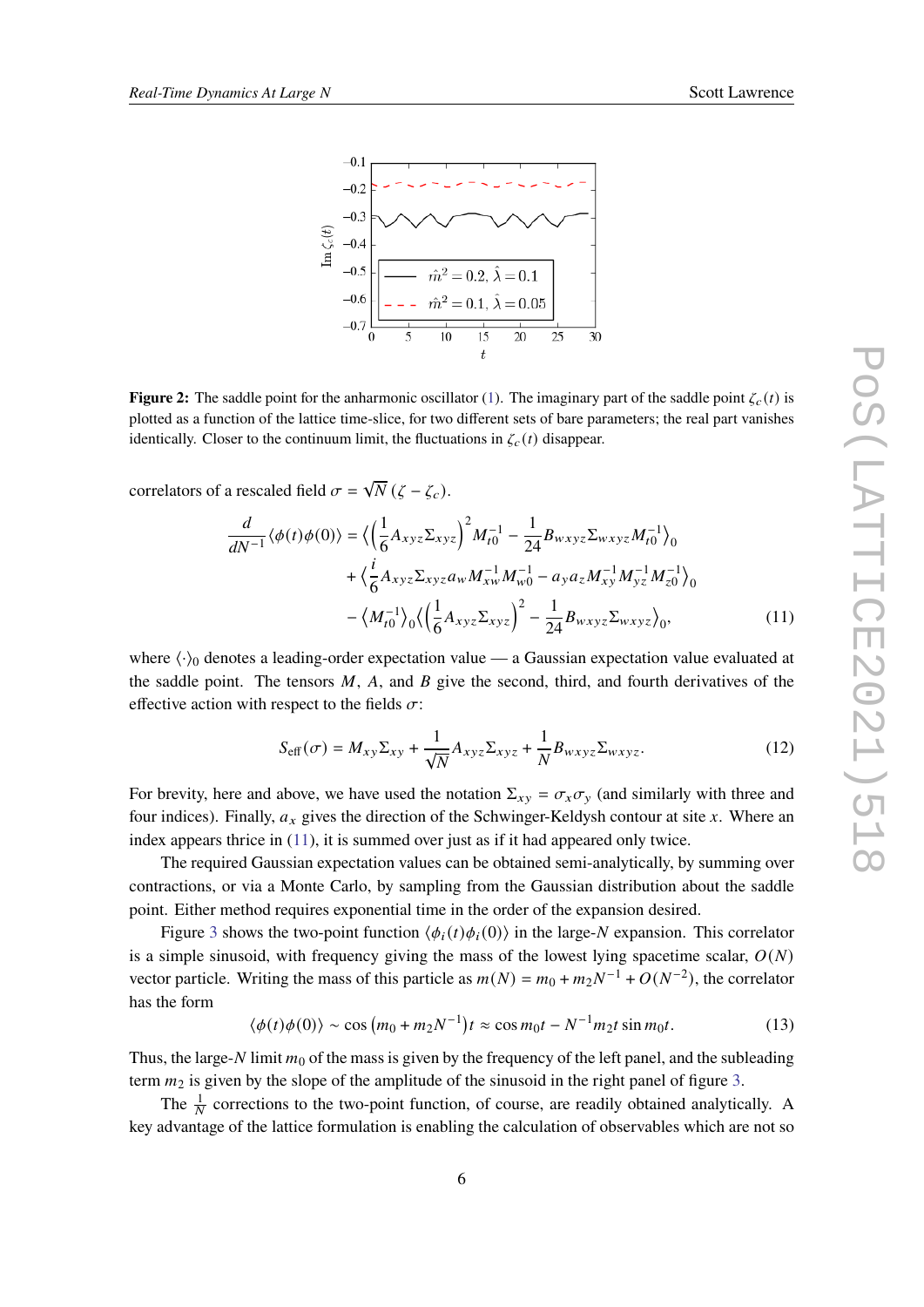<span id="page-6-0"></span>

**Figure 3:** Large-N expansion of the 2-point function of the anharmonic oscillator, with  $m^2 = 0.2$ ,  $\lambda = 0.1$ . The panel on the left shows the leading-order term; i.e.,  $\langle \phi(t) \phi(0) \rangle$  in the large-N limit. On the right is the  $N^{-1}$  contribution.

analytically tractable. One example is the *quench* — a system is permitted to equilibrate under one Hamiltonian  $H_0$ , and then at some time  $t = 0$ , the Hamiltonian is changed to  $H_1$ .

A nontrivial quench can be achieved by a change of the coupling  $\lambda$ . Note that a quench is whicht he coupling is turned *off* — set to  $\lambda = 0$  for the real-time evolution — is both less interesting and easier to computer. The real-time part of the Schwinger-Keldysh contour for such a quench corresponds to evolution of the free theory, which is efficiently simulable on a classical computer.

#### **6. Discussion**

The large-N limit of  $O(N)$  symmetric bosons and  $U(N)$  symmetric fermions is amenable to efficient calculations either analytically or on the lattice. The lattice expansion makes accessible more complex physics, including quenches, that are analytically tractable. In cases where the lattice would ordinarily have a sign problem, the large- $N$  limit renders Lefschetz thimble-based methods perfectly effective in resolving that sign problem.

These calculations are non-perturbative in the sense that all orders of the bare coupling  $\lambda$ are involved in the particle masses, equation of state, and so on. However, the S-matrix itself is very close to the identity, with leading-order deviations that are  $O(N^{-1})$ . From a standpoint of computational complexity, this is the property that enables the calculations performed above. In the  $\frac{1}{N}$  expansion, particles cannot interact an arbitrary number of times, preventing the simulation of arbitrary quantum circuits at any fixed order in  $N^{-1}$ . The size of circuit that can be simulated is proportional to the order of the expansion; correspondingly, the calculations above are exponentially difficult in the order of the expansion. In other words, these calculations are hard exactly where they 'should' be to avoid an efficient classical algorithm for simulating arbitrary quantum dynamics.

#### **Acknowledgments**

I am grateful to Paul Romatschke and Max Weiner for many useful conversations. This material is based upon work supported by the U.S. Department of Energy, Office of Science, Office of Nuclear Physics program under Award Number DE-SC-0017905.